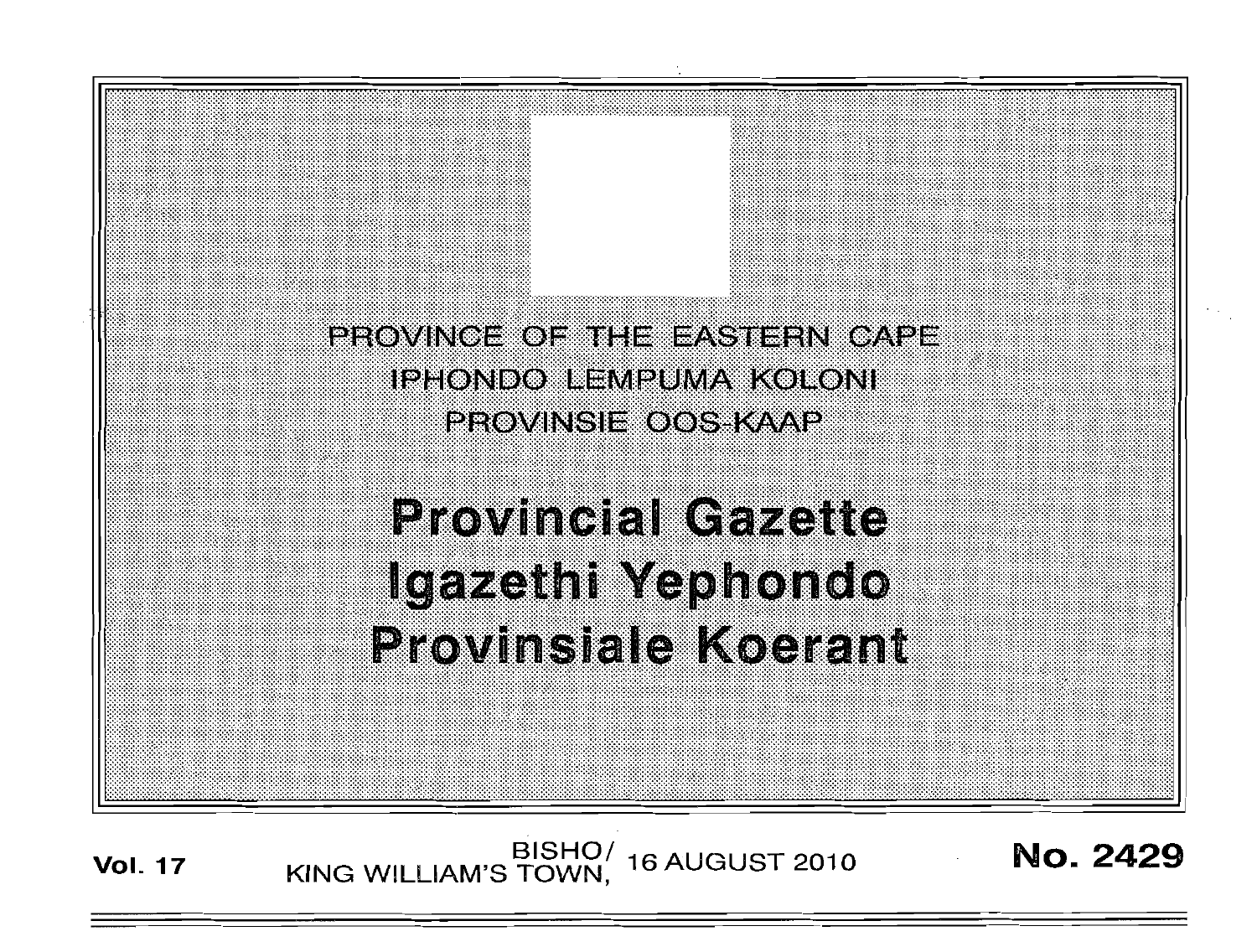$\sim$ 

## **IMPORTANT NOTICE**

**The Government Printing Works will not be held responsible for faxed documents not received due to errors on the fax machine or faxes received which are unclear or incomplete. Please be advised that an "OK" slip, received from a fax machine, will not be accepted as proof that documents were received by the GPW for printing. If documents are faxed to the GPW it will be the sender's responsibility to phone and confirm that the documents were received in good order.** 

**Furthermore the Government Printing Works will also not be held responsible for cancellations and amendments which have not been done on origina! documents received from clients.** 

# **CONTENTS -INHOUD**

| No. |                                                                                                                   | Paqe<br>No. | Gazette<br>No. |
|-----|-------------------------------------------------------------------------------------------------------------------|-------------|----------------|
|     | <b>GENERAL NOTICES</b>                                                                                            |             |                |
| 260 | Development Facilitation Act (67/1995): Establishment of a Land development area: Portion 6, farm                 | з           | 2429           |
| 278 | Development Facilitation Act (67/1995): Establishment of a Land development area: Erf 29010, East London          | 5           | 2429           |
|     | <b>LOCAL AUTHORITY NOTICES</b>                                                                                    |             |                |
| 112 | Ordinance No. 20 of 1974: Nlambe Municipality: Closure: Portions of Erven 1219 and 1618, Bathurst, adjoining      |             | 2429           |
|     | Ordonnansie No. 20 van 1974: Nlambe Munisipaliteit: Sluiting: Gedeeltes van Erwe 1219 en 1618, Bathurst,          | 7           | 2429           |
| 113 | Ordinance No. 20 of 1974: Nlambe Municipality: Closure: Portion of Erf 1005, Bathurst, adjoining Erven 1000, 1002 | 7           | 2429           |
|     | Ordonnansie No. 20 van 1974: Nlambe Munisipaliteit: Sluiting: Gedeelte van Erf 1005, Bathurst, aangrensend        | 7           | 2429           |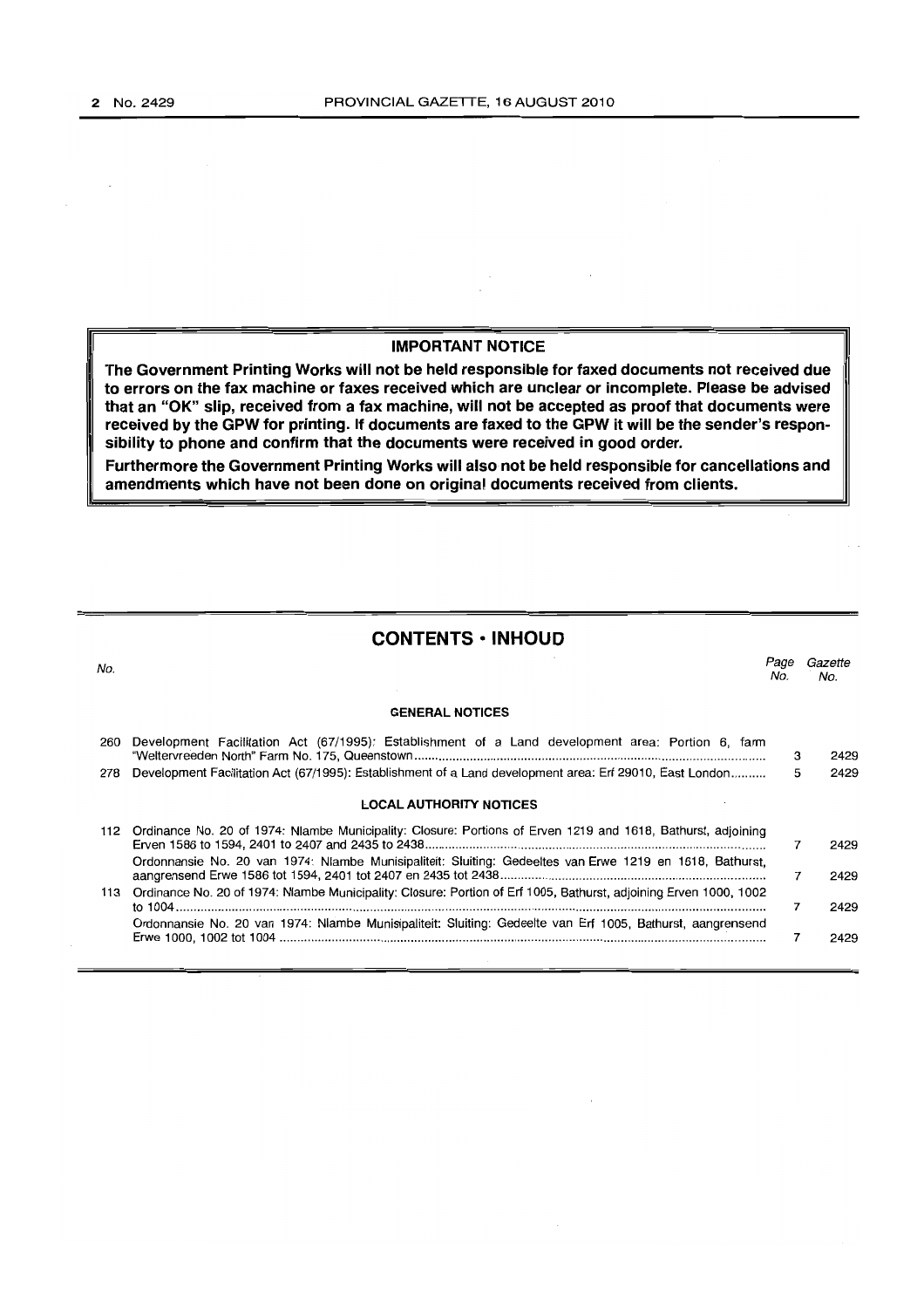# **GENERAL NOTICES**

## No. 260

#### NOTICE IN TERMS OF REGULATION 21(10) OF THE REGULATIONS UNDER THE DEVELQPMENT FACILITATION ACT. 67 OF 1995

NOTICE is hereby given that NPM PLANNING cc acting on behalf of the PEPLER FAMILIE TRUST has lodged an application in terms of the Development Facilitation Act for the establishment of a land development area on PORTION 6 ("GELUK") OF THE FARM "WELTERVREEDEN NORTH" FARM NO 175 , QUEENSTOWN.

The proposed development comprises the following:

- Creation of a land development area and rezoning for the purposes of establishing and obtaining development rights for the Flowers Halt Country Retirement Estate development;
- The suspension in terms of Section 33 of the DFA, of the Subdivision of Agricultural Land Act 70 of 1970.

The relevant plan(s), document(s) and information are available for inspection at Department of Local Government and Traditional Affairs, Room 4186, Fourth Floor, Tyamzashe Building, Phola Avenue, Bhisho, 5605 and at the offices of the land development applicant for a period of 21 days from 09 August 2010.

The application will be considered at a TRIBUNAL HEARING to be held at the Disaster Management Centre Boardroom, Chris Hani District Municipality, Tylden Street Queenstown, on 11 November 2010 at 10hOO and the PREHEARING CONFERENCE will be held at the SAME VENUE on 21 October 2010 at 10HOO.

Any person having an interest in the application should please note that:

- 1. You may provide the Designated Officer with your written objections or representations by 30 August 2010.
- 2. If your comments constitute an objection to any aspect of the land development application, you must appear in person or through a representative before the Tribunal on the date mentioned above. Only objectors who attend the pre-hearing may be entitled to attend the hearing, as per Development Facilitation Act rules. Any written objection or representation must state the name, address and contact number of the person or body making the objection or representation, the interest that such person or body has in the matter and the reason for the objection or representation.

Any written objection or representation must be delivered to the Designated Officer at the Department of Local Government and Traditional Affairs, Room 4186, Fourth Floor, Tyamzashe Building, Phola Avenue, BHISHO, 5605.

You may contact Mr M.M. Mona on Telephone No. 040 609 5465 or Fax No. 040 -609 5198 jf you have any queries concerning the application.

|                                                                                                   |        | LAND DEVELOPMENT APPLICANT                              | NPM PLANNING cc                                       |  |                                                          |  |  |
|---------------------------------------------------------------------------------------------------|--------|---------------------------------------------------------|-------------------------------------------------------|--|----------------------------------------------------------|--|--|
| NPM PLANNING cc<br>Town and Regional Planners<br>7 King Street, Southernwood<br>East London, 5201 |        |                                                         | Town and Regional Planners<br>44 Ebden St. Queenstown |  |                                                          |  |  |
| Tei<br>lFax<br>Email                                                                              | ÷<br>: | $043 - 7222935$<br>086 675 4814<br>el@npmplanning.co.za | Tel<br>Fax<br>Email                                   |  | $045 - 8382029$<br>045 838 2016<br>gtn@npmplanning.co.za |  |  |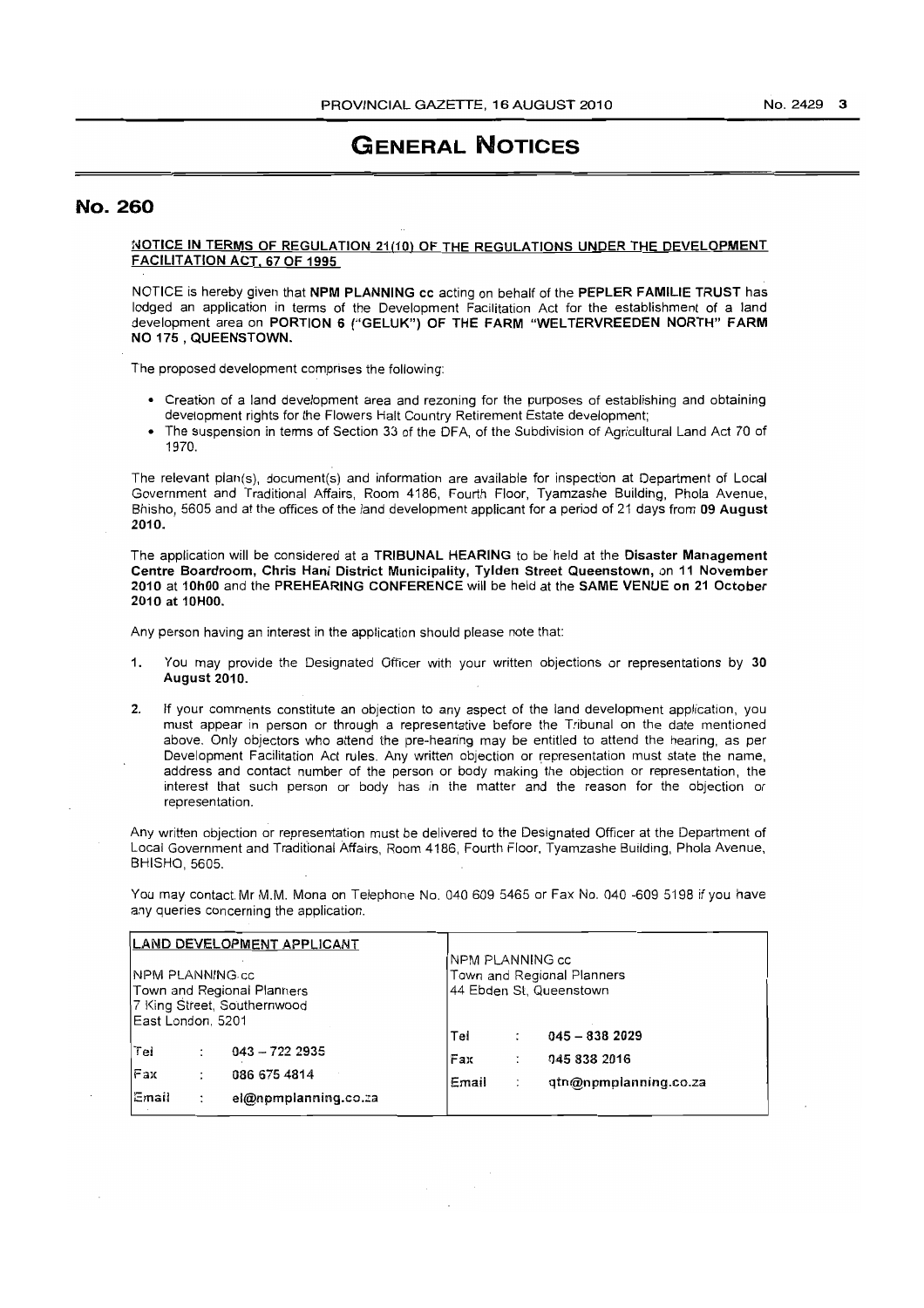#### ISAZISO SESICELO SOPHUHLlSO MHLA8A NGOKU8HEKISELELE KUMTHETHO WAMSHUMI AMATHANDATHU (67) KUMTHETHO WONYAKA KA 1995.

Isazisa siyanikezelwa ukuba inkampani yakwa NPM PLANNING cc emele inkampani i PEPLER FAMILIE TRUST bangenise isicelo sokuphuhlisa umhlaba ngoko Mmiselo wo Mthetho woququzelelo lophuhliso-mhlaba KWlSAHLUKO SESITHANDATHU, ("GELUK") KWI FAMA I "WELTERVREEDEN NORTH" NOMBOLO 175 KOMANI (QUUENSTOWN)

Esi sieelo siqulathe oku kulandelayo:

- Imveliso ye ndawo yophuhliso mhlaba kunye notshintsho lomhlaba ukuze kufumaneke imvume yokuphuhliswa kwalo mhlaba ukuze kwenziwe indawo eyakubizwa ngokuba yi Flowers Halt Country Retirement Estates;
- Urhoxiso ngokomthetho ongu Section 33 we DFA, umthetho we Subdivision of Agricultural Land Act 7011970, mayelana notshintsho lomhlaba;

IiPlani ezinxulumene noku, Amaxwebhu kunye neeNkcukacha zikulungele ukuhlolwa kwaye ziyafumaneka kwisebe 10 Rhulumente wezamkhaya nemicimbi yamasiko nezithethe kwigumbi 4186 kumgangatho wesine kwisakhiwo i Tyamzashe, Phola Avenyu, e Bhisho, 5605 kwakunye nasezi ofisini zalowo ufake isieelo sokuphuhlisa umhlaba zingaphelanga iintsuku eziyi 21 ukususela ngomhla we 09 August 2010.

Esi sicelo siya kuqwalaselwa kwi Tribunal Hearing eyakube ibanjelwe kwi Disaster Management Centre Boardroom, vase Chris Hani District Municipality, e Tylden Street, Queenstown ngomhla weshumi elinesithandathu (11) kwinyanga ka November ku nyaka ka 2010 ngo 10h00 kuze kuthi ngomhla we 21 ku October kunyaka ka 2010 ngo 10hOO kuphinde kwa kule ndawo inye, kubanjwe inkomfa yamalungiselelo e Tribunal Hearing.

Nawuphi umntu onomdla kwesi sicelo makaqwalasele oku:

- 1 Unganikezela ngesichaso esibhaliweyo okanye isihlomelo kwigosa elinyuliweyo zingaphelanga ungadlulanga umhla wamashumi amathathu 16 August 2010.
- 2. Ukuba isiehaso sakho sithe saveza umba ofuna ukuqwalaselwa malunga nesi sicelo sokuphuhliswa kwalomhlaba, kuzakufunaka uvele wena isiqu okanye i gqwetha lakho phambi kwe gqiza lovavanyo ngalomhla uchaziweyo ngasentla. Kuvumeleke ukuba kuye abachasi abayileyo kuqala kwi nkomfa yamalungiselelo eTribunal Hearing.

Nayiphi inkcaso okanye isihlomelo esibhaliweyo masisiwe kwigosa elinyuliweyo kwisebe 10 Rhulumente wezasekhaya nemicimbi yamasiko nezithethe kwi gumbi 4186, kumgangatho wesine, kwisakhiwo j Tyamzashe, Phola Avenyu, e. Bhisho, 5605.

Ungatsalela umnxeba uMnu. M.M. Mona kule nom bolo 040-609 5465 okanye umfekisele kule inombolo 040-609 5198 xa unemibuzo okanye ungaqondi malunga nesi sicelo.

| <b>OFAKE ISICELO SOPHUHLISO MHLABA</b><br><b>NPM PLANNING cc</b><br>Town and Regional Planners<br>7 King Street, Southernwood<br>East London, 5201 |  |                                                        | NPM PLANNING cc<br>Town and Regional Planners<br> 44 Ebden St.<br>Queenstown, 5320 |  |                                                             |  |  |
|----------------------------------------------------------------------------------------------------------------------------------------------------|--|--------------------------------------------------------|------------------------------------------------------------------------------------|--|-------------------------------------------------------------|--|--|
| lTei<br>Fax<br>lEmail                                                                                                                              |  | $043 - 722235$<br>086 675 4814<br>el@npmplanning.co.za | Tei<br>Fax<br>Email                                                                |  | $045 - 8382029$<br>838 2016<br>045<br>gtn@npmplanning.co.za |  |  |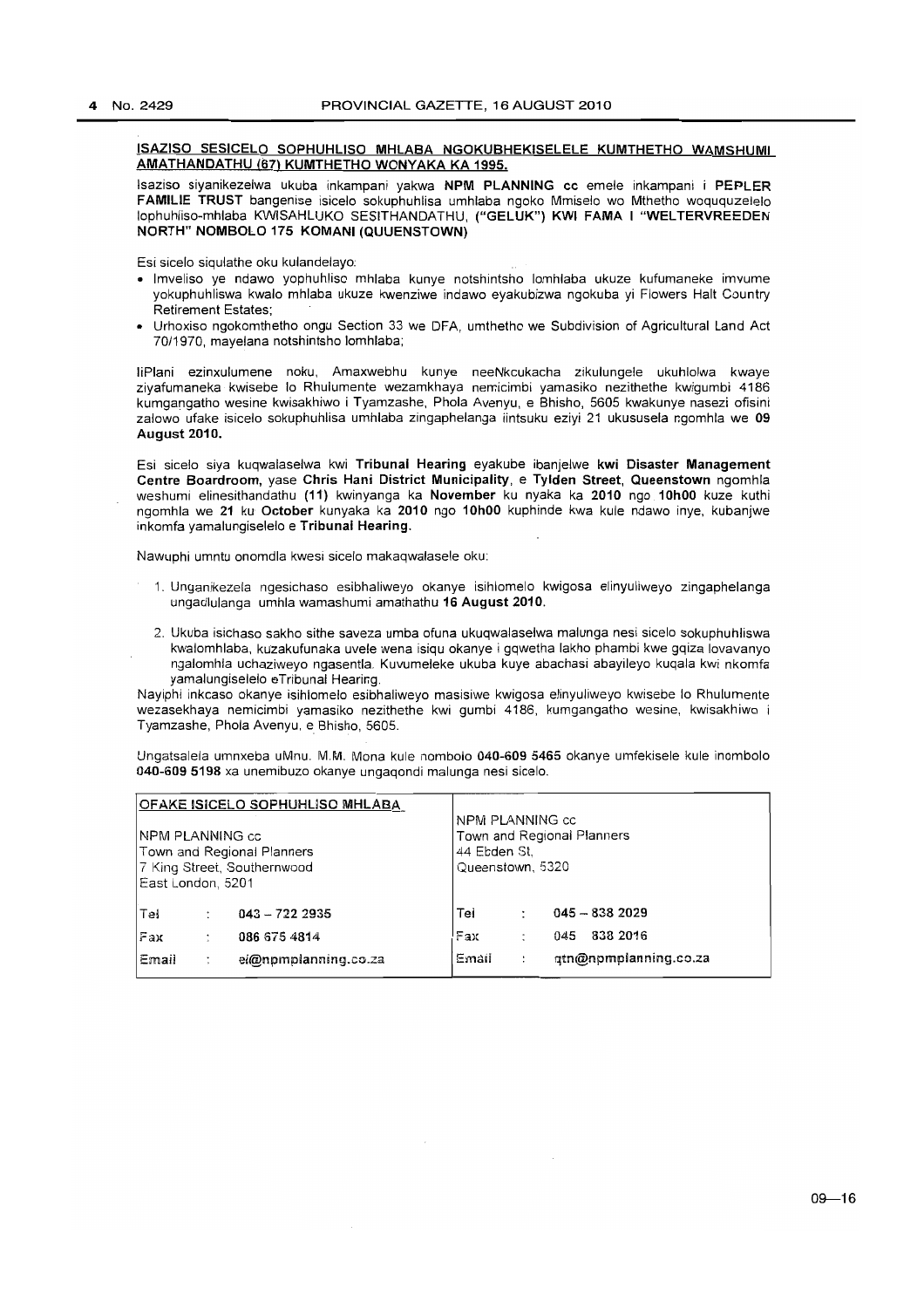# No. 278

## NOTICE IN TERMS OF REGULATION 21(10) OF THE REGULATIONS UNDER THE DEVELOPMENT FACILITATION ACT, 67 OF 1995 CASE NUMBER DT (EC) 012/2010

Notice is hereby given that SETPLAN acting on behalf of W F OSNER INV (pty) Ltd EITHER AS OWNER OF OR DULY AUTHORISED BY THE OWNERS CONCERNED has lodged an application in terms of the Development Facilitation Act for the establishment of a land development area on ERF ·29010 EAST LONDON, Province of the Eastern Cape.

The application consists of the following:

- The rezoning of the site from Residential Zone VI to Business Zone I in accordance with the Buffalo City Zoning Scheme Regulations and Special Consent for a Place of Entertainment.
- The suspension in terms of Section 33(2) of the DFA, of certain sections of the Land Use Planning Ordinance, 15 of 1985 as far as the approval process only is concerned, as the Buffalo City Zoning Scheme Regulations contained in P.N. No 152 of 23 May 2008 must still apply to the land development area

The relevant plan(s), document(s) and information are available for inspection at the Department of Local Government & Traditional Affairs, Room 4186, Fourth Floor, Tyamzashe Building, BHISHO for a period of 21 days from 16 August 2010.

The application will be considered at a TRIBUNAL HEARING to be held at the Blue Lagoon Hotel, Beacon Bay, East London on 25 November 2010 at 10hOO and the PRE·HEARING conference will be held at the Blue Lagoon Hotel, Beacon Bay, East London on 28 October 2010 at 10hOO.

Any person having an interest in the application should please note that:

- 1. You may, within a period of 21 days from the date of the publication of this notice, provide the Designated Officer with your written objections or representations; or
- 2. If your comments constitute an objection to any aspect of the land development application, you must appear in person or through a representative before the Tribunal on the date mentioned above,

Any written objection or representation must be delivered to the Designated Officer at the Department of Local Government and Traditional Affairs, Room 4186, Fourth Floor, Tyamzashe Building, BHISHO.

You may contact Mr M.M. Mona on telephone no. 040609 5465 or Fax No. 040609 5198 if you have any queries concerning the application. LAND DEVELOPMENT APPLICANT: SETPLAN, EAST LONDON TEL: 043 - 743 3883, FAX: 043 - 743 7374.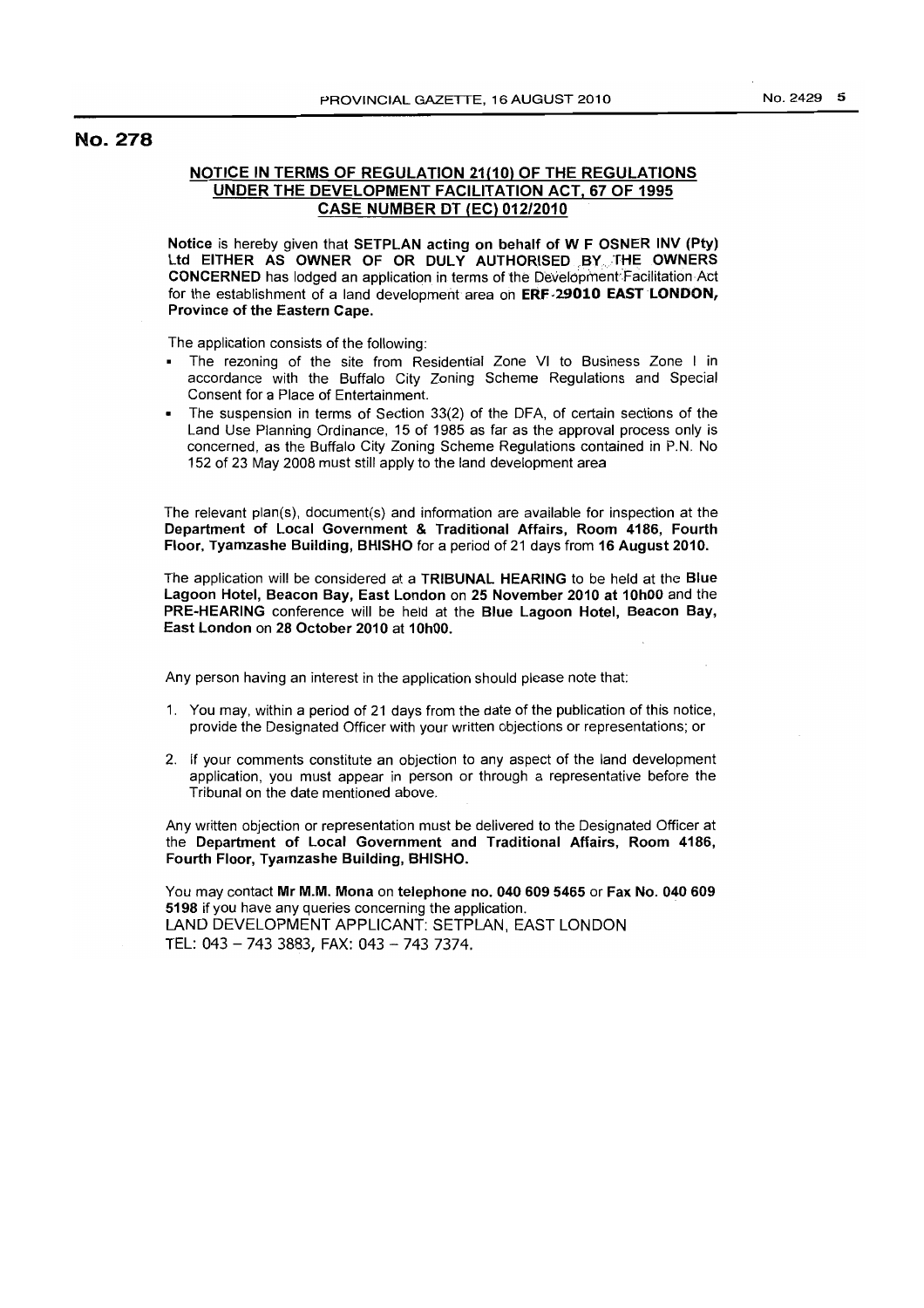# ISAZISO NGOKOMGAQO 21(10) PHANTSI KWEMIMMISELO YOMTHETHO WO-DEVELOPMENT FACILITATION ACT, 67 KA 1995 CASE NUMBER DT (EC) 012/2010

Isaziso sikhutshwa ngalompapasho othi uSETPLAN omele I-W F OSNER INV (Pty) Ltd BENGUMNINI OKANYE BENIKWE IMVUME NGABANINI ABAFANELEKILEYO bangenise isicelo ngokommiselo we Development Facilitation Act ukuze kumiswe indawo yokuphuhlisa kwi-Isiza 29010 Emonti, KwiPhondo LaseMpuma Koloni.

Esisicelo siquka oku kulandelayo:

- Ukutshintswa kwe ndlela yokusetyenziswa komhlaba isuswa kweyokuhlala yesigaba VI isisiwa kweyoshishino isigaba I ngokwezikhokhelo zikamasipala we Buffalo City, ngemvume eyodwa yokwenziwa kwendawo yolonwabo.
- Ukunqunyanyiswa phantsi kwesahluko 33 (2) somthetho i-Development Facilitation Act, kwezahluko ezithile ze Planning Ordinance, 15 ka 1985 ngokunxulumene nokuphunyezwa kwezicelo kuphela, njenge Zoning Scheme Regulation eziqulathwe kwi P.N. enenombolo 152 yomhla 23 May 2008 kuyimfuneko ukuba yona iqhube isebenza kulendawo.

liplani, uxwebhu kunye neencukhaca zingafumaneka kwiSebe loRhulumente weMicimbi yezeKhaya nezeMveli, e-ofisini 4149, umgangatho wesine, Tyamazashe isakhiwo, eBHISHO ithuba elingange ntsuku ezi 21 ukusukela nge 16 August 2010.

Esisicelo siza kuhlolwa ligqugula lovavanyo elizakubanjelwa eBlue Lagoon Hotel, Beacon Bay, East London nge 25 November 2010 ngo 10hOO kwaye inkomfa YOVIWANO NDLEBE phambi kudibane igqugula izakuba seBlue Lagoon Hotel, Beacon Bay, East London nge 28 October 2010 ngo 10hOO.

Nawuphi umntu onomdla kwesisicelo makazi oku:

- 1. Ungathumela izikhalazo okanye izimvo zakho ezibhaliweyo, malunga nesisicelo, kwi gosa elichongiweyo, zingekadluli iintsuku ezi 21 ukusukela kusuku lokupapashwa kwesisibhengezo.
- 2. Ukuba ngaba izimvo zakho zinesikhalazo malunga noluphuhliso Iwesisicelo, kufuneka ume phambi kwegqugula ngobuqu bakho okanye uthumele ummeli.

Nasiphi na isikhalazo okanye izimvo kufuneka zisiwe ngesandla kwi gosa elichongiweyo kwiSebe likaRhulumente waseKhaya ne , kwiofisi 4186, umgangatho wesine, Tyamzashe isakhiwo, eBHISHO.

Ungaghagamshelana uMnumzana M. M. Mona ngenombolo yomnxeba 040609 5465 okanye ifaksi 040 609 5198 ubangabana unemibuzo malunga nesisicelo.

OFAKA ISICELO SOPHUHLlSO: SETPLAN, EAST LONDON UMNXEBA: 043 - 7433883, IFEKSI: 043 - 7437374.